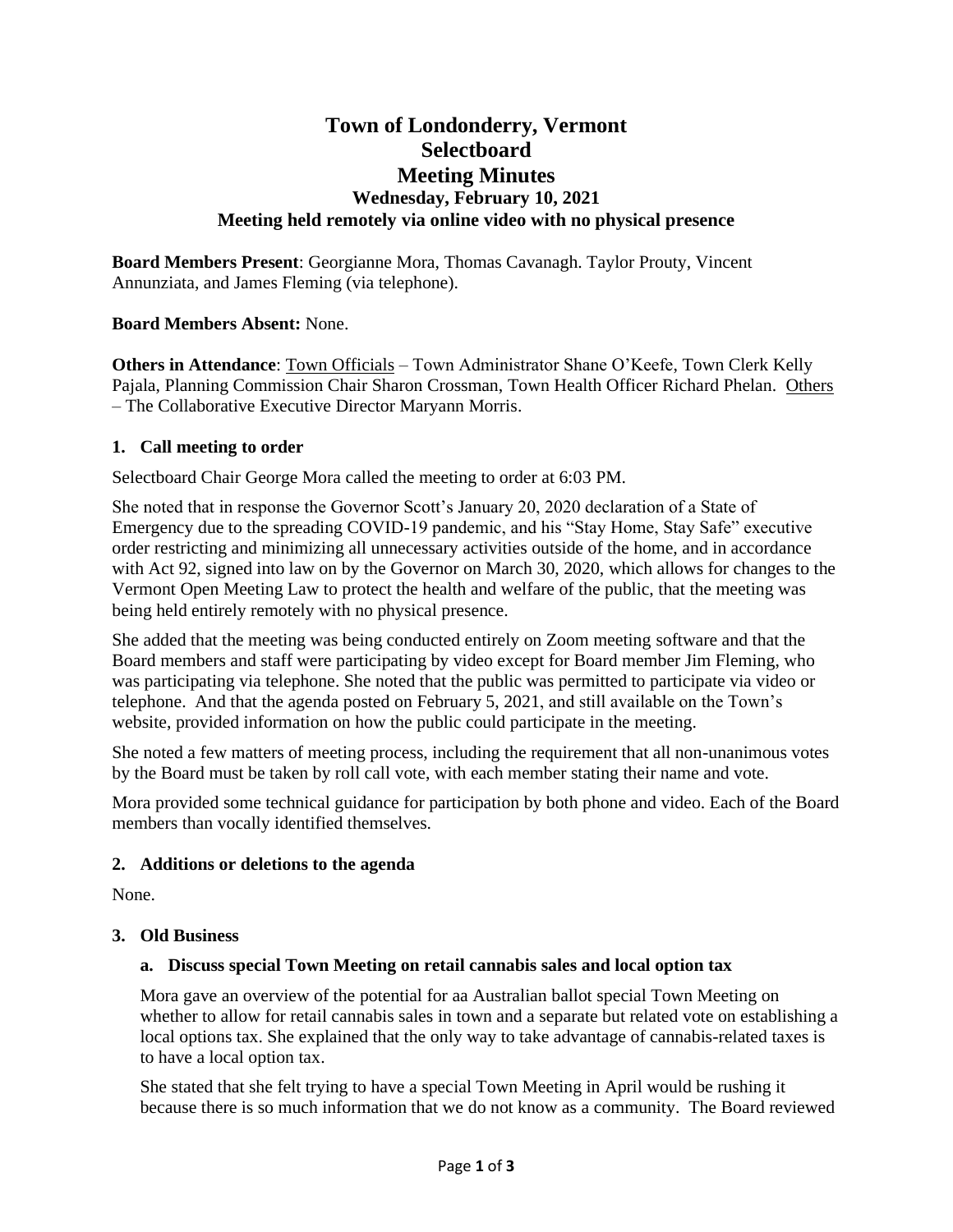information from the Vermont League of Cities and Towns legislative update on the new cannabis legislation (Act 164).

Mora clarified that there are five integrated licenses state-wide instead of the seven previously mentioned. There was further discussion about these types of licensees. Kelly Pajala noted that the Town has three cannabis opt-in voting options: to authorize cannabis retailers, to authorize integrated licenses, or both. Taylor Prouty noted that the decision on which article or articles to vote on is a critical decision.

There was discussion about integrated licenses and whether such a facility can be located in Londonderry. Also discussed was the extent of authority of a local Cannabis Control Commission. It was noted that the rules on this have not yet been developed at the State level so there is little definition or guidance for the community. Jim Fleming read from the VLCT report that "local voters will only have a little say about whether to allow retail establishments in their community".

Maryann Morris showed a presentation that included timelines for the State to act and for local actions as well, which target 2022 licensing for the most part, and therefore there is time for the community to get it right. She added that the State is behind scheduled already. Pajala noted that there are likely to be some changes to the current law this year.

Mora noted the following passage from the VLCT report:

**Local Licensing and regulatory authority**. Municipalities that host cannabis establishments may create a local cannabis control commission. This commission (for examples, a selectboard or city council) must administer the rules furnished to them by the Cannabis Control Board. No additional local standards will be allowed beyond signage and nuisance ordinances and very specific zoning provisions of 24 VSA 4414. It should be noted that local governments may already regulate signage, nuisances and 24 VSA 4414. Therefore this provision is meaningless and adds no new authority to towns. Rather, it restricts the local regulatory authority a town may use that currently exists under state and local laws. Local governments are forbidden from adopting local ordinances to regulate the time, place, and manner of cannabis operations as part of local licenses and permits. These licenses will perfunctory, and cannabis control commissions are designed to be the "rubber stamping" approval entity of local licenses from municipalities.

There was general concern from Board members about the concept of the local commission simply acting as a rubber stamp for licensees. There was discussion about whether a petition must be added to the annual Town Meeting or whether it can be addressed in a special Town Meeting. Timing of a special Town Meeting in the future beyond the annual Town Meeting was considered.

Morris inquired about and suggested waiting on any decision until such time as the State develops its rules and procedures on Cannabis sales. She offered to continue to work with the Board on public health education on the subject.

There was a discussion on how the existing and proposed new Zoning Bylaw addresses cannabis establishments. Sharon Crossman mentioned that the first draft of the new Bylaw will go public in mid-March with public hearings with possible changes over some months thereafter. The Board reviewed the proposed language in the most current draft, which addresses licensed facilities. Whether to include cannabis enterprises in the new Bylaw now or later once State rules are in place was discussed.

Mora stated that she is not prepared for the Board to call a special Town Meeting at this time.